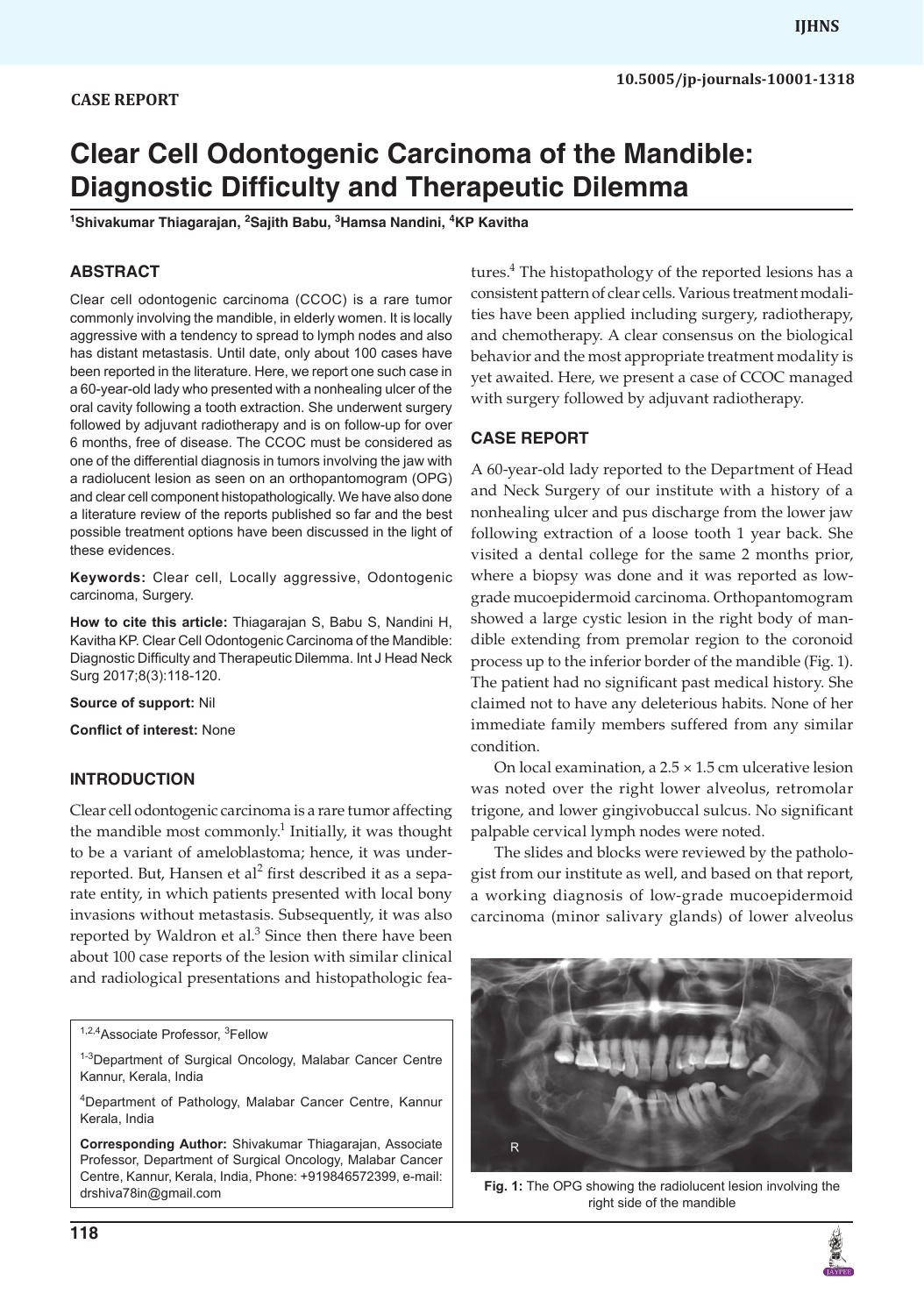*Clear Cell Odontogenic Carcinoma of the Mandible*



**Fig. 2:** Sheets of clear cells and nests of basaloid cells (arrow) (hematoxylin and eosin 40× magnification)

was made. Surgery was performed under general anesthesia, which included wide excision with right hemimandibulectomy, selective neck dissection (levels I–IV clearance) along with removal of sternocleidomastoid muscle. The defect was reconstructed with pectoralis major myocutaneous flap.

The surgical specimen was fixed in 10% buffered formalin. Right mandible on section showed an unencapsulated growth with irregular border measuring 3.5 ×  $1.5 \times 1.2$  cm. Cut surface of the tumor showed gray white granular appearance with cystic areas. Surface mucosa was ulcerated. Microscopically, the tumor exhibited a biphasic pattern with islands and sheets of clear cells, and nests and cords of basaloid cells with intervening fibrous stroma (Fig. 2). Clear cells showed well-defined cell borders and more or less centrally placed nucleus. Cells contained coarse diastase digestible periodic acid–Schiff (PAS)-positive granules (Fig. 3). There was no lymphovascular emboli or perineural invasion noted. Hence, a diagnosis of CCOC was made. All the dissected 27 lymph nodes showed reactive changes only.

The close differential diagnosis was intraosseous low-grade mucoepidermoid carcinoma. Differentiation was done using a special stain, which demonstrated the absence of mucin in the ells. Metastatic clear cell carcinoma was another differential, which was excluded by clinical evaluation.

She subsequently received adjuvant radiotherapy of 60 Gy/30# and is currently on regular follow-up for over 6 months now and is disease free.

### **DISCUSSION**

Little is known about the natural history of CCOC. Initially, it was thought to be a benign but locally invasive lesion. It was described as a clear cell odontogenic tumor, distinct from ameloblastoma. In 1992, this was listed in



**Fig. 3:** Clear cells showing PAS-positive granules (PAS stain 40× magnification)

the World Health Organization (WHO) classification as a benign tumor.<sup>5</sup> But, subsequent reports of frequent local recurrences and distant metastases (to lung and bone) $6-8$  forced the reconsideration of this entity as an odontogenic carcinoma. Hence, in 2005, it was listed as a malignant tumor of odontogenic origin, in the WHO classification.<sup>9</sup> It is commonly seen in women, mostly in the 6th decade of their life, presenting commonly as a painless swelling of the jaws, frequently involving the posterior region of the mandible, with adjacent loosening of tooth. $4,10,11$  The mandible is a frequently involved site  $(84%)$ , while the maxilla is less commonly affected.<sup>1,12</sup> The lymph node metastasis at presentation is rare  $($ <10%), but increases in recurrent cases (up to  $33\%$ ).<sup>12</sup> Commonly, their radiological appearance is as a radiolucent expansile bony lesion, though a mixed radiolucent–radiopaque lesion has also been reported.13,14 Histologically, they have biphasic, monophasic, and ameloblastomatous patterns. The biphasic pattern is the most common and ameloblastomatous the least common pattern. Biphasic pattern is characterized by nests of clear cells mixed with cells containing eosinophilic cytoplasm. In monophasic pattern, only clear cells are seen, whereas in ameloblastomatous pattern, nests of cells with central cystic changes, squamous differentiation, and peripheral palisading with reverse polarity are noted.<sup>15</sup> Head and neck tumors with clear cell histology have a wide spectrum of differential diagnosis. Diagnosis of CCOC is made by exclusion of other tumors. Their differential diagnosis includes tumors of odontogenic origin (ameloblastoma, calcifying epithelial odontogenic tumor), salivary gland origin (mucoepidermoid carcinoma, hyalinizing clear cell carcinoma), amelanotic melanoma, metastatic origin (kidney, thyroid, prostrate), tumors arising from skin adnexa or mesenchymal structure, or may even be a fixation artifact.<sup>3,4,16</sup>